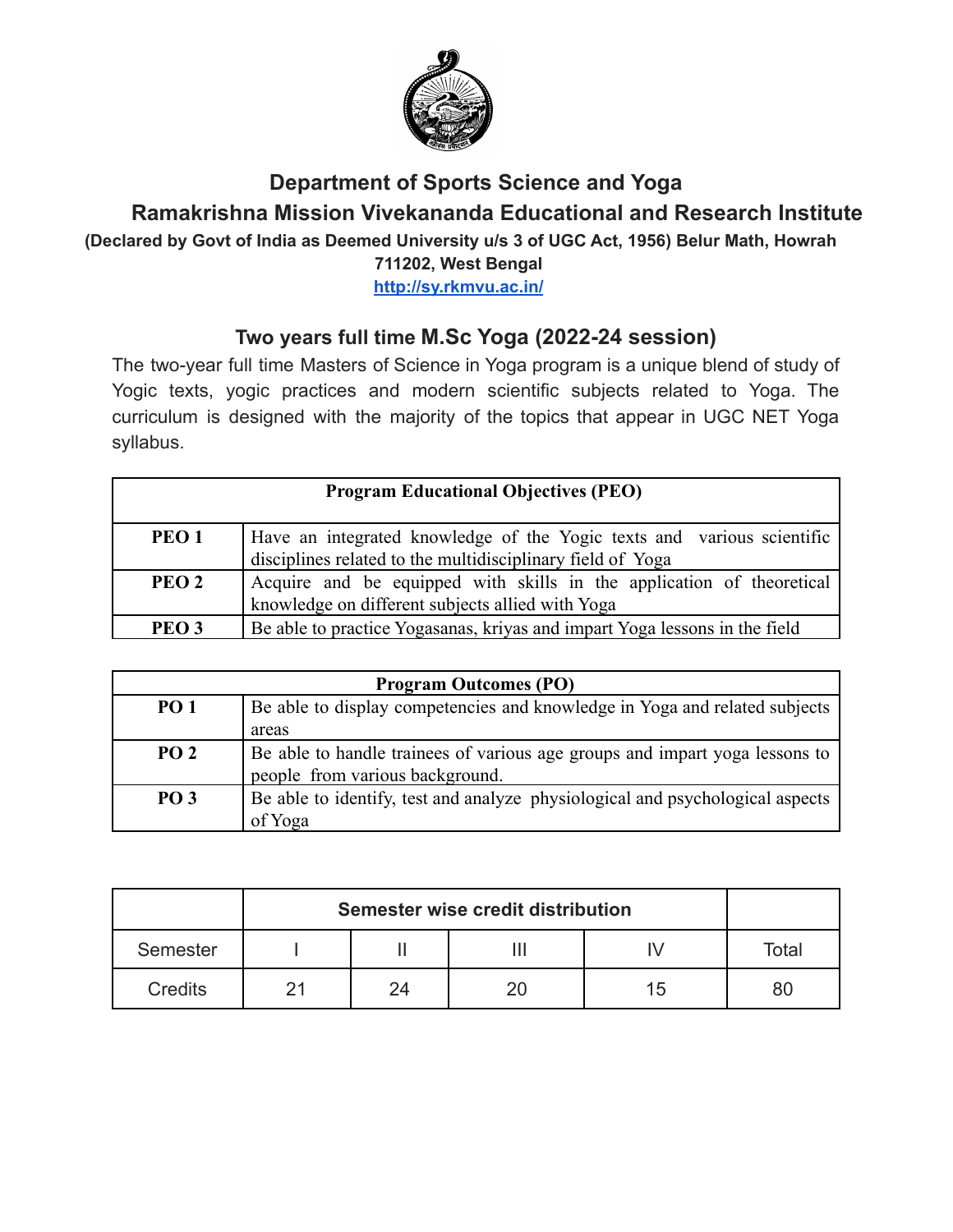| Course code ** | <b>Name of course</b>         | <b>Credits</b> | <b>Mapping with</b><br><b>UGC NET</b><br><b>Syllabus</b> |
|----------------|-------------------------------|----------------|----------------------------------------------------------|
| MSCY CT 101    | Spiritual Heritage of India I | 3              | Unit: 1                                                  |
| MSCY CT 102    | Hatha Yoga                    | 3              | Unit: 5                                                  |
| MSCY CT 103    | Human Anatomy & Physiology    | 4              | Unit: 6                                                  |
| MSCY CT 104    | <b>Yogic Lifestyle</b>        | 3              | Unit: 7                                                  |
| MSCY CT 105    | Foundations of Yoga           | 3              | Unit: 1                                                  |
| MSCY CT 106    | Sanskrit Language             | $\overline{2}$ |                                                          |
| MSCY CP 107    | Yoga Practicum I              | 3              | <b>Unit: 10</b>                                          |

#### **First semester – 21 credits**

\*\* CT = Theory paper, CP = Practical paper

#### **Second semester – 24 credits**

| Course code**            | Name of course                              | <b>Credits</b> | <b>Mapping with</b><br><b>UGC NET</b><br><b>Syllabus</b> |
|--------------------------|---------------------------------------------|----------------|----------------------------------------------------------|
| <b>MSCY CT 201</b>       | Spiritual Heritage of India II              | 3              | Unit: 1                                                  |
| <b>MSCY CT 202</b>       | Yoga and mental health                      | 3              | Unit: 6                                                  |
| <b>MSCY CT&amp;P 203</b> | Fundamentals of Ayurveda and<br>Panchakarma | $2+1$          | Unit: 7                                                  |
| <b>MSCY CT&amp;P 204</b> | Patanjali Yoga Sutra                        | $3 + 1$        | Unit: 4                                                  |
| <b>MSCY CT&amp;P 205</b> | <b>Physiology of Yogic Practices</b>        | $2 + 1$        | Unit: 6                                                  |
| <b>MSCY CT 206</b>       | Indian Philosophy I                         | 3              | Unit: 1                                                  |
| <b>MSCY CP 207</b>       | Yoga Practicum II                           | 3              | <b>Unit: 10</b>                                          |
| <b>MSCY CP 208</b>       | <b>Applied Yoga</b>                         | $\overline{2}$ | Unit: 7                                                  |

\*\* CT = Theory paper, CP = Practical paper

## **Total credits earned in 1st year: 45**